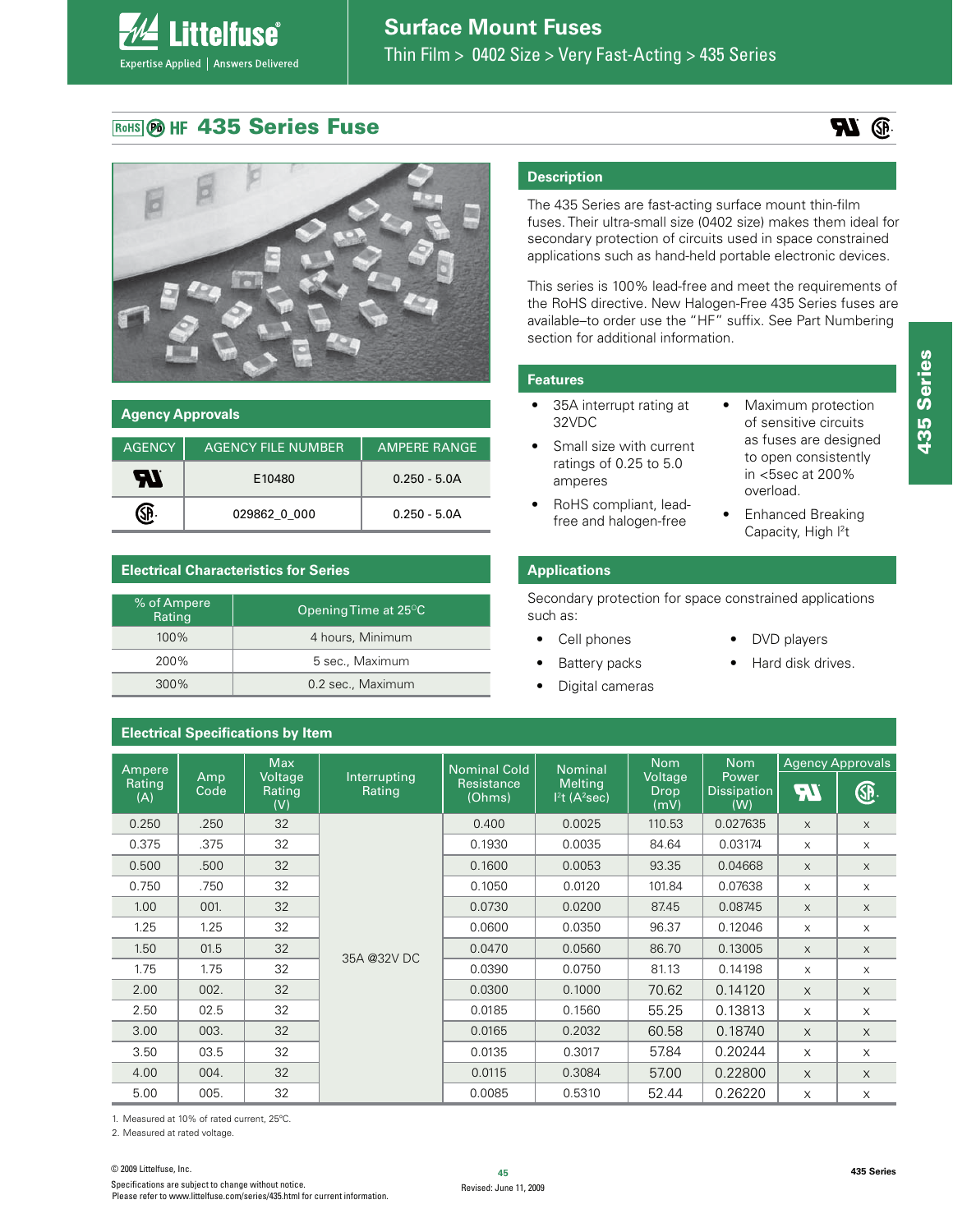

## **Temperature Rerating Curve**

## **Average Time Current Curves**



#### Note:

1. Derating depicted in this curve is in addition to the standard derating of 25% for continuous operation.

#### Example:

For continuous operation at 70 degrees celsius, the fuse should be deratedas follows:

 $I = (0.75)(0.80)I_{\text{RAT}} = (0.60)I_{\text{RAT}}$ 



## **Soldering Parameters**

| <b>Reflow Condition</b>                                   |                                            | Pb - Free assembly |  |
|-----------------------------------------------------------|--------------------------------------------|--------------------|--|
|                                                           | - Temperature Min (T <sub>s(min</sub> )    | $150^{\circ}$ C    |  |
| Pre Heat                                                  | - Temperature Max (T <sub>s(max)</sub> )   | $200^{\circ}$ C    |  |
|                                                           | -Time (Min to Max) (t)                     | 60 - 120 secs      |  |
| Average ramp up rate (Liquidus Temp<br>$(T1)$ to peak     |                                            | 5°C/second max     |  |
| $T_{S(max)}$ to $T_{L}$ - Ramp-up Rate                    |                                            | 5°C/second max     |  |
| Reflow                                                    | - Temperature (T <sub>1</sub> ) (Liquidus) | $217^{\circ}$ C    |  |
|                                                           | -Temperature (t,)                          | $60 - 150$ seconds |  |
| Peak Temperature (T <sub>e</sub> )                        |                                            | 250+0/-5 °C        |  |
| Time within 5°C of actual peak<br>Temperature $(t_{n})$   |                                            | $20 - 40$ seconds  |  |
| Ramp-down Rate                                            |                                            | 5°C/second max     |  |
| Time 25 $\degree$ C to peak Temperature (T <sub>o</sub> ) |                                            | 8 minutes Max.     |  |
| Do not exceed                                             |                                            | $260^{\circ}$ C    |  |
|                                                           |                                            |                    |  |

Wave Soldering 260°C, 10 seconds max.

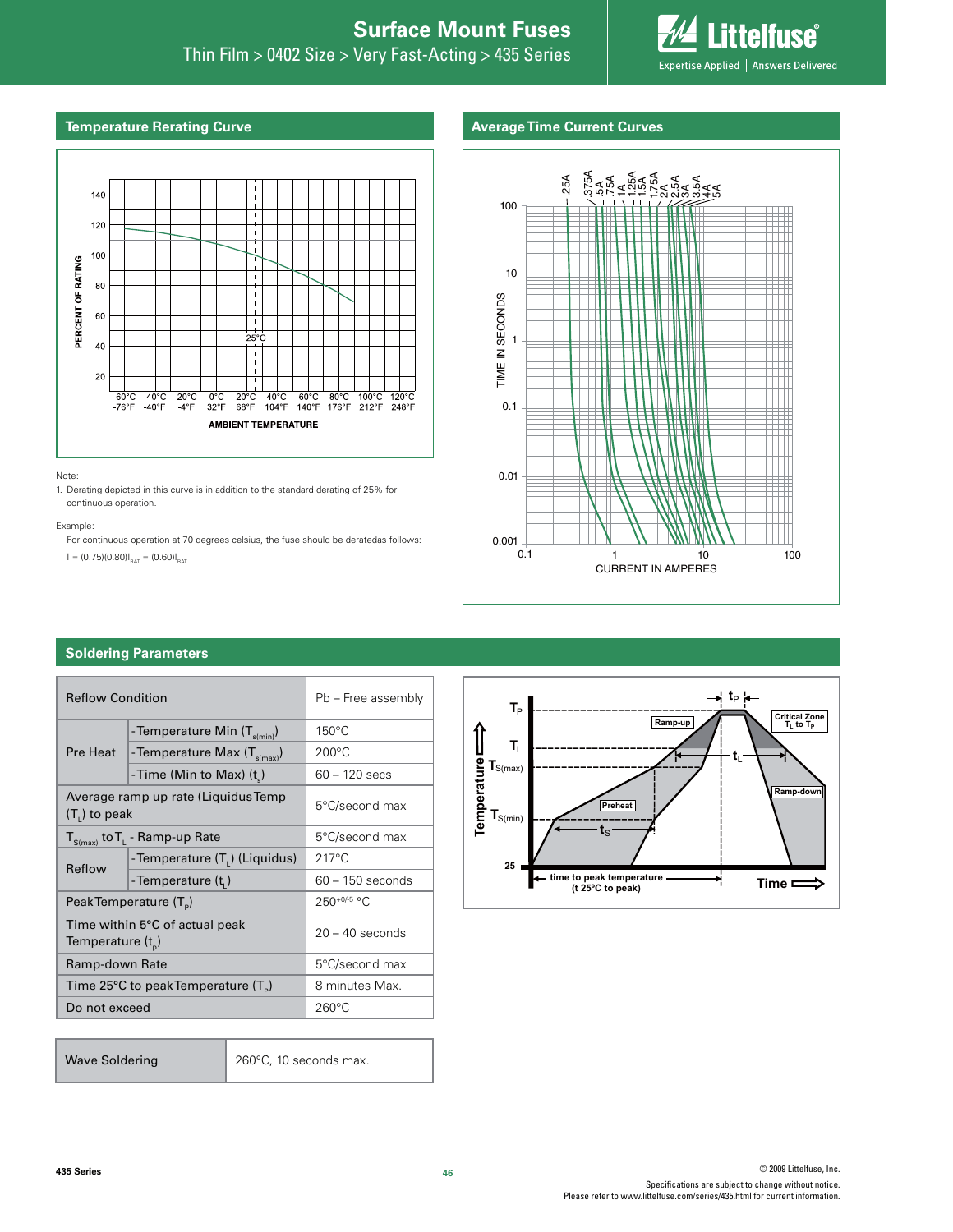

## **Product Characteristics**

**Dimensions**

| <b>Materials</b>                       | <b>Body:</b> Epoxy / Glass Substrate;<br>Parts with 'HF' suffix: Halogen Free Epoxy / Glass<br>Terminations: 100% Tin over Nickel over Copper<br>Device Weight: 0.316mg |
|----------------------------------------|-------------------------------------------------------------------------------------------------------------------------------------------------------------------------|
| <b>Terminal</b><br><b>Strength</b>     | MIL-STD-202F, Method 211A, Test Condition A                                                                                                                             |
| <b>Insulation</b><br><b>Resistance</b> | After Opening: Greater than 10,0000hms                                                                                                                                  |

| <b>Operating</b><br><b>Temperature</b> | $-55^{\circ}$ C to 90 $^{\circ}$ C.<br>Consult temperature rerating curve chart.<br>For operation above 90°C please contact<br>Littelfuse. |
|----------------------------------------|--------------------------------------------------------------------------------------------------------------------------------------------|
| <b>Thermal Shock</b>                   | Withstands 5 cycles of -55°C to 125°C                                                                                                      |
| <b>Vibration</b>                       | MII-STD-202F                                                                                                                               |

## **Part Marking System**

| Δ<br>$.991 +/- .051$<br>$(.039" +/- .002")$          | with amperage.<br>System chart.             | Marking code varies<br>Refer to Part Marking<br><b>B</b> $.508 +/- .051$<br>$(.020^{\circ} +/- .002^{\circ})$         |
|------------------------------------------------------|---------------------------------------------|-----------------------------------------------------------------------------------------------------------------------|
| $\Box$ 2159 +/- .0889<br>$(.0085" +/- .0035")$<br>Sn | $-229$ +/- 102<br>$(.009" +/- .004")$<br>Cu | $C^{.305 +/- .076}_{(.012^* +/- .003^*)}$<br>Reflow solder<br>recommended<br>mounting pad<br>dimensions<br>.58<br>.38 |

| $-.102$<br>$+/- .004")$<br>5 +/- .076<br>$2" +/- .003")$ |                                              |                                    |                     |
|----------------------------------------------------------|----------------------------------------------|------------------------------------|---------------------|
| dimensions                                               | Reflow solder<br>recommended<br>mounting pad |                                    |                     |
|                                                          |                                              | .584<br>(.023")<br>.381<br>(.015") | $1.55$<br>$(.061")$ |
| .558<br>(.022")                                          |                                              |                                    |                     |

|          | A     | 437   | C.    | D     |
|----------|-------|-------|-------|-------|
| inch min | 0.037 | 0.018 | 0.009 | 0.005 |
| inch max | 0.041 | 0.022 | 0.015 | 0.012 |
| mm min   | 0.94  | 0.457 | 0.229 | 0.127 |
| mm max   | 104   | 0.559 | 0.381 | 0.305 |

| Amp  | Marking        |
|------|----------------|
| Code | Code           |
| .250 | ∏╋∏            |
| .375 | Ŧ.             |
| .500 | H = H          |
| .750 | LP II          |
| 001. |                |
| 1.25 | 8              |
| 01.5 | Ш<br>H         |
| 1.75 | т.             |
| 002. | ∥●∥            |
| 02.5 | $\blacksquare$ |
| 003. |                |
| 03.5 | – ∐            |
| 004. | $\mathbf{u}$   |
| 005. |                |

## **Part Numbering System**



## **Packaging**

| <b>Packaging Option</b> | <b>Packaging Specification</b> | Quantity | Quantity &<br>Packaging Code |
|-------------------------|--------------------------------|----------|------------------------------|
|                         |                                |          |                              |
| 8mm Tape and Reel       | EIA RS-481-2 (IEC 286, part 3) | 10000    | ΚR                           |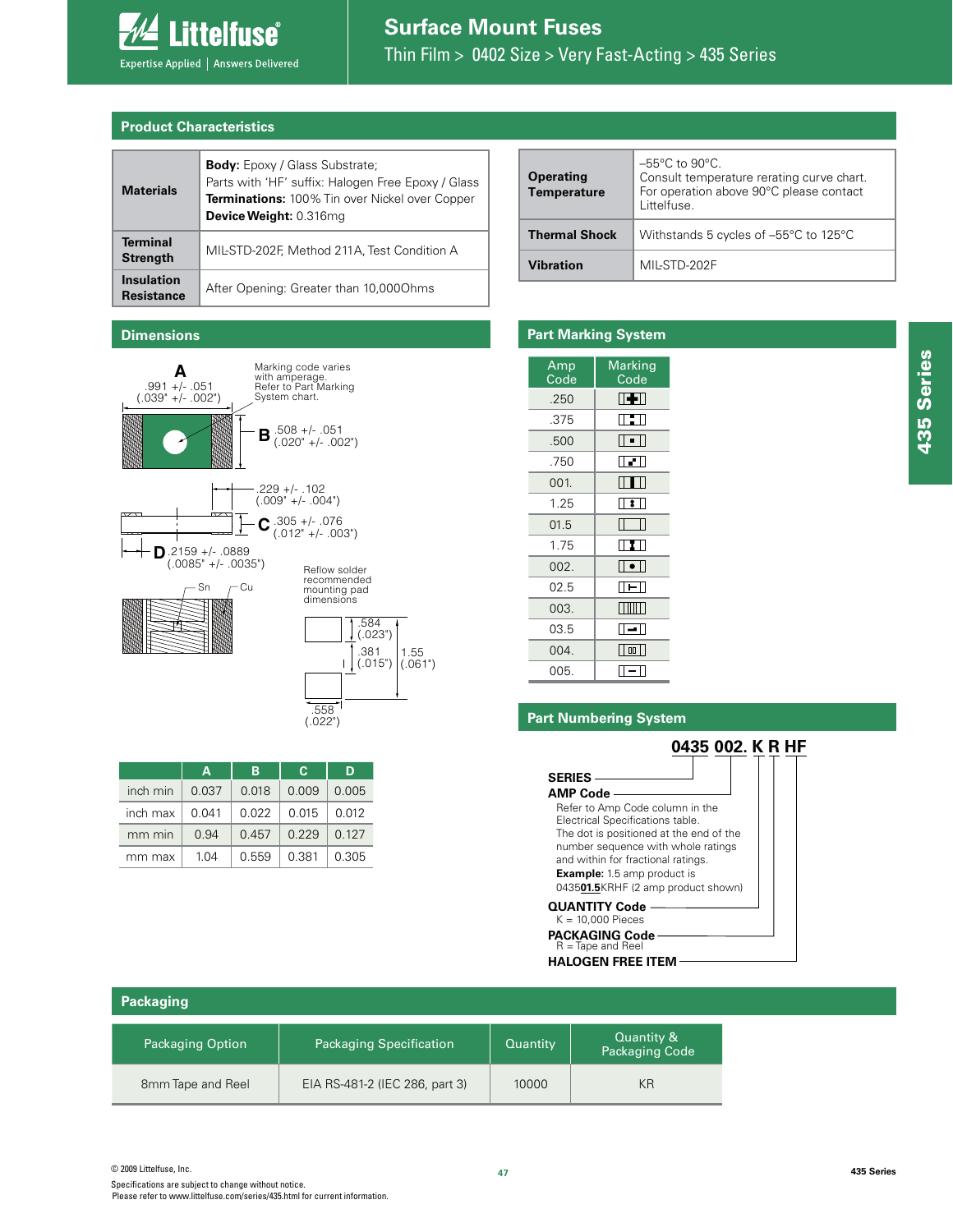